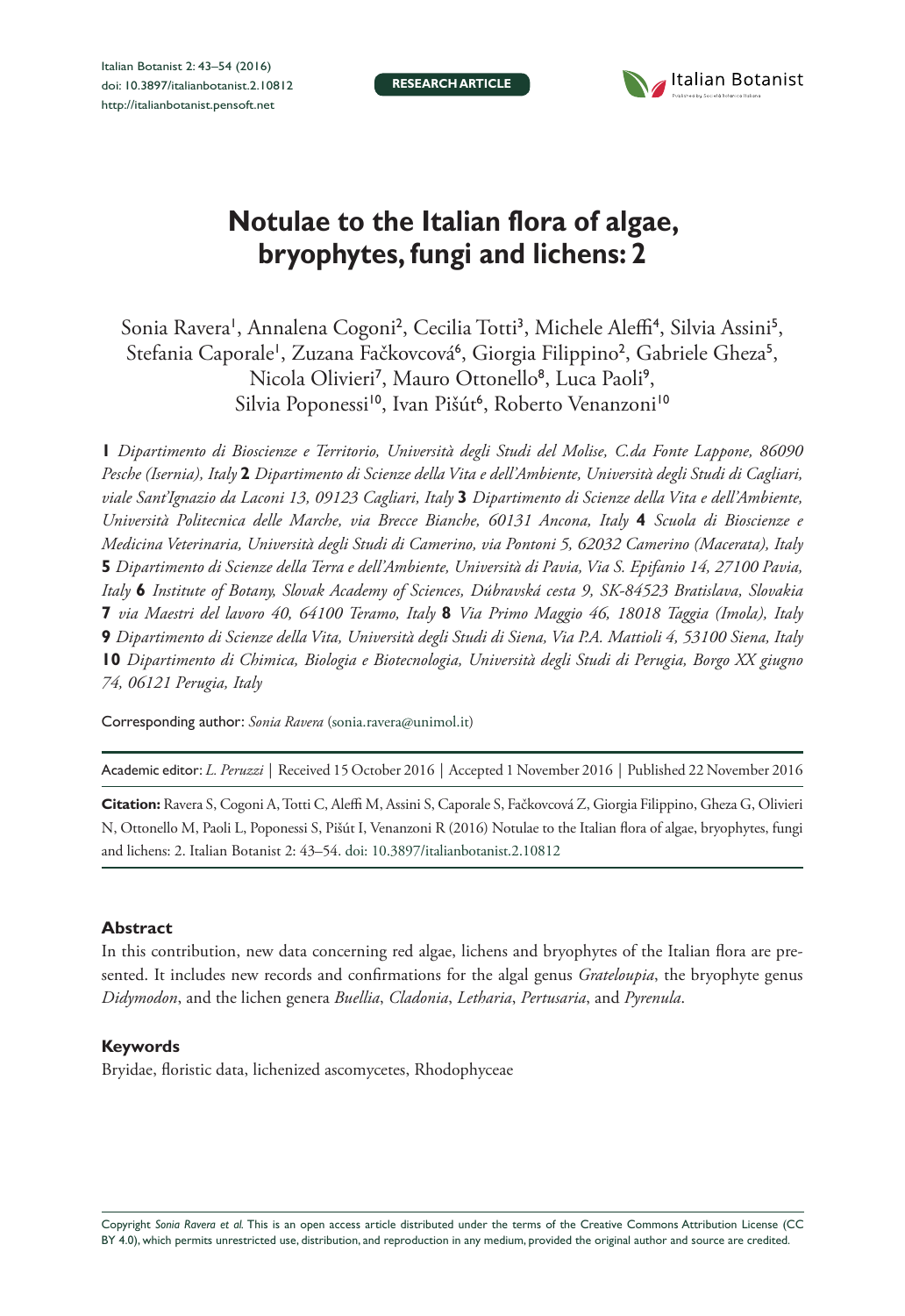### **How to contribute**

The text of the records should be submitted electronically to: Cecilia Totti ([c.totti@uni](mailto:c.totti@univpm.it)[vpm.it](mailto:c.totti@univpm.it)) for algae, Annalena Cogoni ([cogoni@unica.it\)](mailto:cogoni@unica.it) for bryophytes, Alfredo Vizzini ([alfredo.vizzini@unito.it](mailto:alfredo.vizzini@unito.it)) for fungi, Sonia Ravera [\(sonia.ravera@unimol.it\)](mailto:sonia.ravera@unimol.it) for lichens.

#### **Floristic records**

# ALGAE

*Grateloupia turuturu* Yamada (Florideophyceae)

+ (NAT) **ABR:** Marina, Punta Turchinio, San Vito Chietino (Chieti), a pebbly beach near an artificial reef (UTM WGS84: 33T 455.4683), 24 April 2014, *N. Olivieri* (FI). – Naturalized alien species new for the flora of Abruzzo.

An exotic species with Indo-Pacific chorology, *Grateloupia turuturu* was originally widespread in the northwestern Pacific, especially in the Japanese seas (Yoshida 1998, Xia 2004). This seaweed later became sub-cosmopolitan after a number of accidental introductions, initially limited to shellfish farming areas, and later due to the spread of aquaculture of the Asian bivalve *Crassostrea gigas* Thunberg (Grizel and Héral 1991, Maggs and Stegenga 1999, Verlaque 2001, Ribera Siguan 2002, Wallentinus 2002, Schaffelke et al. 2006). Currently *Grateloupia turuturu* occurs along the coasts of Japan, China, Korea, the Russian Far East, along the US Pacific coast, especially in California (Aguilar-Rosas et al. 2010, Miller 2012), along the American Atlantic coast (Villalard-Bohnsack and Harlin 1997, Mathieson et al. 2008), along the Atlantic coast of Africa from Namibia to Mauritania, in New Zealand, and in Tasmania (D'Archino et al. 2007). In Europe, this species has been reported since the 1980s along the Atlantic coast and is currently distributed in the Netherlands, Portugal, and the British Isles (Simon-Colin et al. 2001, Araújo et al. 2003, Bárbara and Cremades 2004, Hardy and Guiry 2003, De Clerck et al. 2005, Verlaque et al*.* 2005, Figueroa et al. 2007). On the French Mediterranean coast, it appeared in 1982 in the Thau lagoon (Riouall et al. 1985). The first report for Italy was for the Venice lagoon (Solazzi et al*.* 1991-1994), where this species was reported as *G. doryphora* (Montagne) M.Howe. Later, in 2007, *G. turuturu* was found in the Mar Piccolo of Taranto (Cecere et al. 2011) and in the harbour of Ancona (Falace et al. 2010).

Monitoring activities carried out in the San Vito Chietino coast and in the surroundings highlighted that *G. turuturu* is common and settles both on natural hard substrata (conglomerate) and on artificial ones (limestone blocks) used to build breakwater reefs. As regards its vertical distribution, it occurs in the higher part of the infralittoral, even in areas affected by intense hydrodynamics. In sheltered areas where hydrodynamics are low, thalli are large, exceeding one meter in length; in such areas, it represents the macroalgal species reaching the largest dimensions. Thalli are evident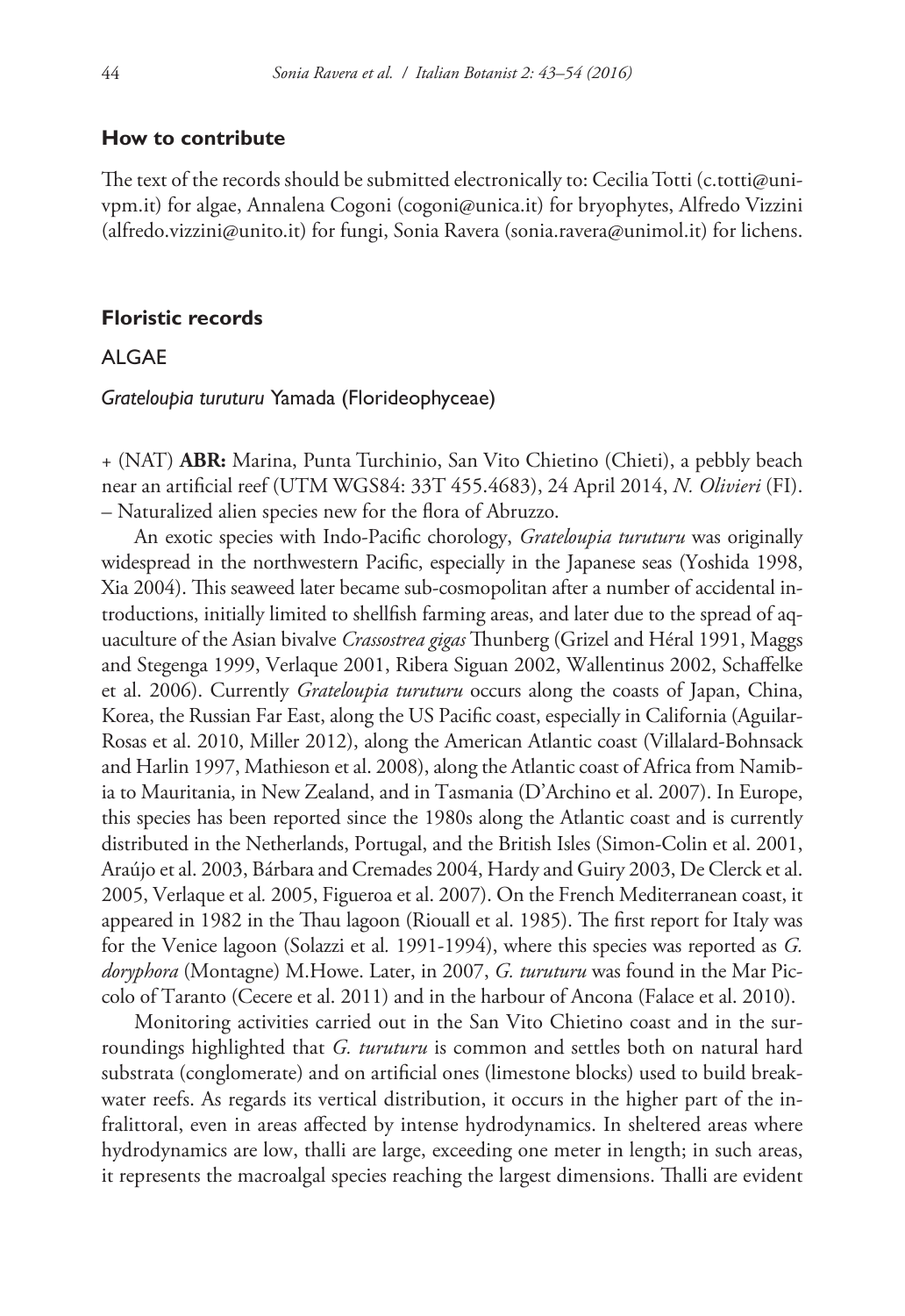and well developed until May. After, they tend to degenerate and disappear, and during the summer only the encrusting basal part of thalli survives, although scarcely visible and often masked by other macroalgal species with different phenology, such as *Ulva rigida* C.Agardh and *Codium fragile* (Suringar) Hariot subsp. *fragile*, the latter being an alien species too. Only in some rocky jags at low light intensity, but still affected by intense hydrodynamics, thalli persist throughout the summer.

Until now, the presence of *G. turuturu* in Italy has been reported only for lagoons and harbour areas. This points to the fact that this species colonizes coastal areas, where the presence of breakwater reefs parallel and perpendicular to the coast alter the circulation and trophic condition of coastal waters, allowing the appearance of harbour-like biotic communities.

N. Olivieri

#### BRYOPHYTES

#### *Didymodon sinuosus* (Mitt.) Delogne (Pottiaceae)

+ **SAR:** S'abba Fittiana, Seui (Ogliastra), at the feet of Monte Tonneri, on *Ostrya carpinifolia* Scop. (UTM WGS84: 32S 531916.4416241), 110 m, 7 May 1996, *A. Cogoni, F. Flore* (CAG No. SA3/ 70.5.1). – New species for the flora of Sardegna.

*Didymodon sinuosus* was found in the calcareous "Tacchi" of Seui in the cortex of a mixed forest of *Quercus ilex* L. and *Ostrya carpinifolia* located at the foot of a crag on the northern slope of Monte Tonneri. Exposure to the north and shading by the crag create a special microclimate. *Didymodon sinuosus* usually grows on damp, shady basic rocks nearby streams and rivers and in sheltered habitats on walls and old buildings, among tree roots in woodlands and lowlands (Smith 2004). Associate species include *Brachyteciastrum velutinum* (Hedw.) Ignatov & Huttunen var. *velutinum*, *Ctenidium molluscum* (Hedw.) Mitt., *Distichium capillaceum* (Hedw.) Bruch & Schimp., *Exsertotheca crispa* (Hedw.) S.Olsson, Rnroth & D.Quandt, *Frullania dilatata* (L.) Dumort., *Homalothecium sericeum* (Hedw.) Schimp., *Hypnum cupressiforme* Hedw. var. *cupressiforme*, *Leucodon sciuroides* (Hedw.) Schwägr. var. *sciuroides*, *Orthotrichum lyelli* Hook. & Taylor, *Nogopterium gracile* (Hedw.) Crosby & W.R.Buck, *Ptychostomum capillare* (Hedw.) D.T.Holyoak & N.Pedersen, and *Zygodon rupestris* Schimp. ex Lorentz. The authors followed Ros et al. (2007, 2013) for nomenclature. This species is common in the central-southern part of Italy (Aleffi et al. 2008). It is of phytogeographical interest, since it is at risk in several countries. In Europe, it is assessed as Endangered (EN) in Austria, Rumania and Sweden, and Vulnerable (VU) in the Czech Republic and Switzerland (Hodgetts 2015).

A. Cogoni, G. Filippino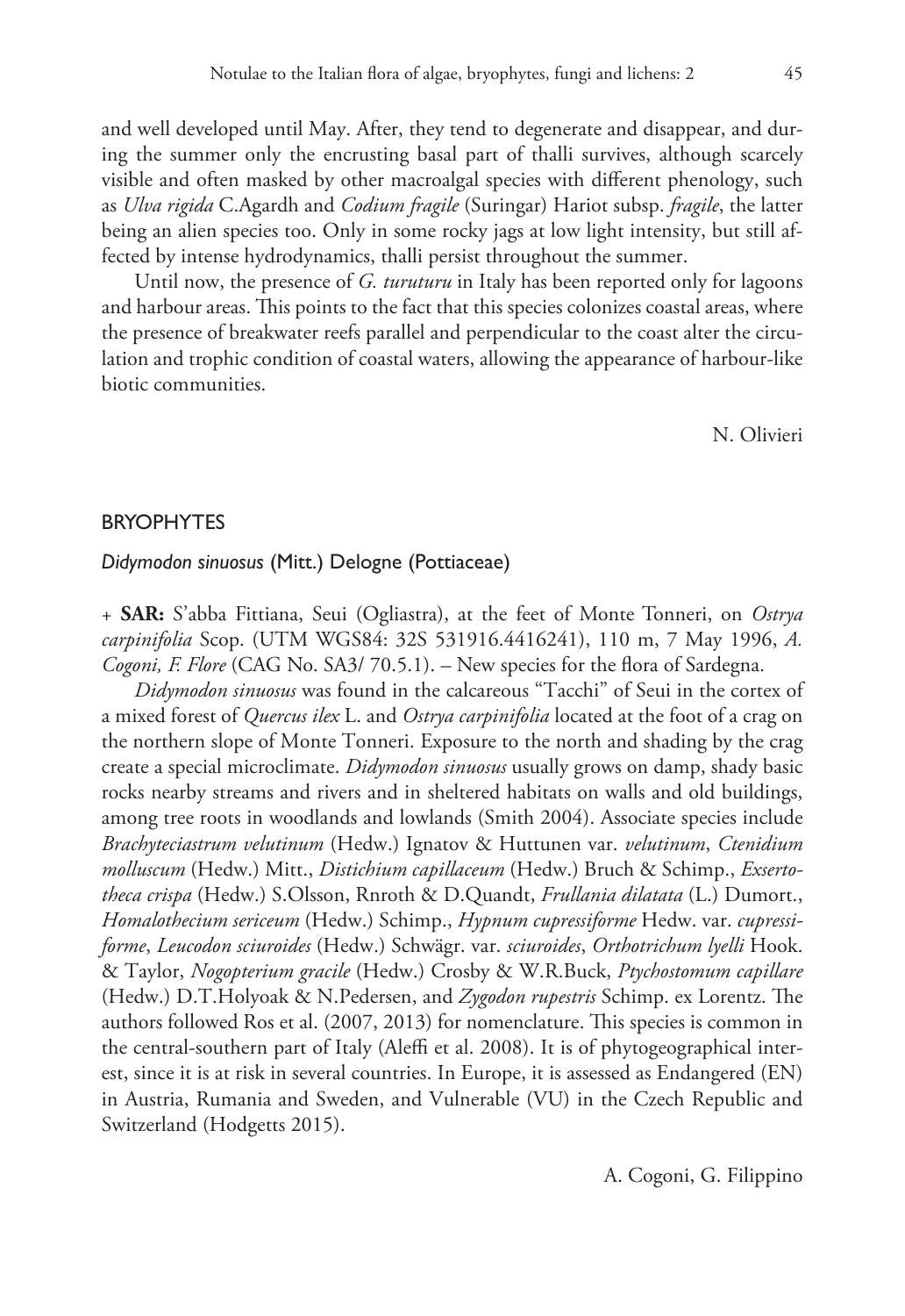#### *Didymodon insulanus* (De Not.) M.O.Hill (Pottiaceae)

+ **BAS:** Sasso Barisano, Matera, on stone wall (UTM WGS84: 33T 636046.4503094), 374 m, 31 August 2016, *S. Poponessi* (PERU). – Species confirmed for the flora of Basilicata.

*Didymodon insulanus* was found on the "Calcarenite di Gravina" wall, a type of limestone with which houses were built. It is a Eurasian southern-temperate species (Smith 2004). This finding, 100 years after the first reports (Zodda 1909, 1913), is the first record for the "Sassi" of Matera (Aleffi et al. 2008). *Didymodon insulanus* shares the same habitat as *Didymodon fallax* (Hedw.) R.H.Zander and is also very common. It is usually dull green and forms lax tufts or turfs on the ground. It has much longer, narrower leaves than *D. fallax*, recurved along most of their length. In Europe, it is considered Vulnerable (VU) in Switzerland and Estonia, Regionally Extinct (RE) in Finland and Slovakia, Near Threatened (NT) in Hungary and Rumania, and Data Deficient (DD) in Malta and San Marino (Hodgetts 2015).

S. Poponessi, R. Venanzoni, M. Aleffi

#### **LICHENS**

#### *Buellia leptocline* (Flot.) A.Massal. (Physciaceae)

+ **TOS:** Monticiano (Siena), near the biogenetic reserve of Tocchi, on siliceous rock (UTM WGS84: 32T 683677.4778587), 340 m, 5 June 2016, *L. Paoli, Z. Fačkovcová*  (SAV). – New species for the flora of Toscana.

It is a crustose epilithic lichen, generally growing on perpendicular and overhanging rain-exposed parts of siliceous boulders (Scheidegger 1993), so far reported chiefly in N Italy (Nimis 2016).

L. Paoli, Z. Fačkovcová, I. Pišút

#### *Cladonia cariosa* (Ach.) Spreng. (Cladoniaceae)

+ **PIE:** Greggio (Vercelli), within the Lame del Sesia Natural Park, on sandy-pebbly soil in a dry grassland (*Thero-Airion*) developed in the active riverbed of the Sesia river (UTM WGS84: 32T 452817.5033781), 159 m, 4 March 2016, *G. Gheza* (Herb. Gheza); San Giacomo al Bosco, Masserano (Biella), surroundings of the farmhouse "Lo Chalet", on bare soil at the side of a dirt road between a field and a patch of heathland and deciduous wood (UTM WGS84: 32T 441675.5044948), 240 m, 16 January 2016, *G. Gheza* (Herb. Gheza); "Vauda" of San Carlo Canavese (Torino), on bare soil among *Calluna vulgaris* (L.) Hull shrubs, in a degraded heathland encroached by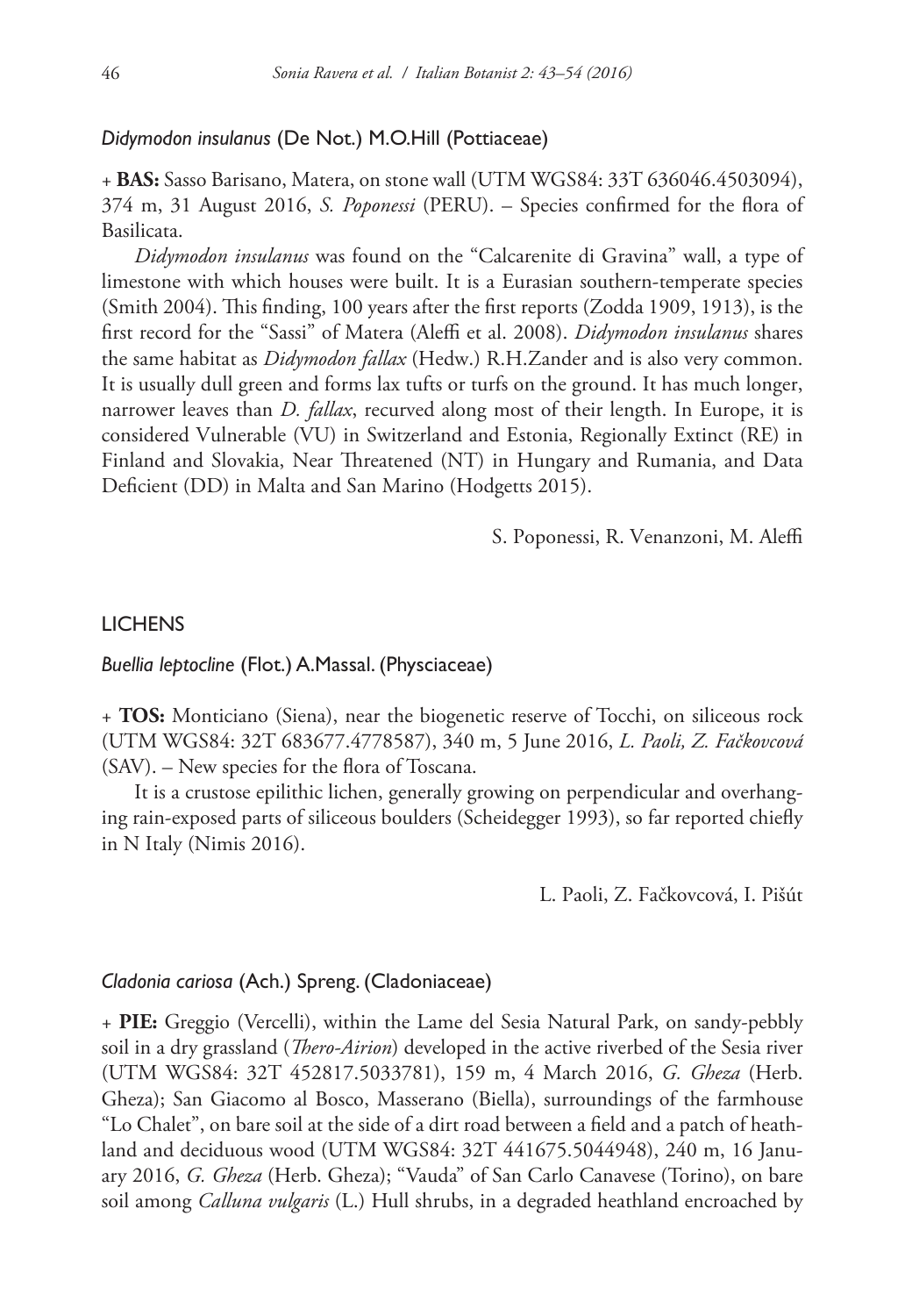grasses (UTM WGS84: 32T 392345.5012651), 366–369 m, 8 March 2016, *G. Gheza*  (Herb. Gheza). – Species confirmed for the flora of Piemonte.

+ **LOM:** Bernate Ticino (Milano), within the Valle del Ticino Lombardo Natural Park, surroundings of the Ticino river on bare sandy soil in a dry grassland (*Thero-Airion*) (UTM WGS84: 32T 484052.5035066), 117 m, 25 March 2016, *G. Gheza* (Herb. Gheza); Tornavento heathland, Lonate Pozzolo (Varese), on bare soil among shrubs of *C. vulgaris* in an unmanaged heathland (UTM WGS84: 32T 478302.5049318), 200 m, 25 March 2016, *G. Gheza* (Herb. Gheza); Livigno (Sondrio), surroundings of the artificial lake on soil inside a bush of *Pinus mugo* Turra (UTM WGS84: 32T 589565.5160342), about 1840 m, 18 September 2012, *G. Gheza* (Herb. Gheza). – Species confirmed for the flora of Lombardia.

Historical records of *C. cariosa* from both Piemonte and Lombardy refer almost exclusively to montane and alpine localities (Nimis 1993, Nimis and Martellos 2008); only Nocca and Balbis (1816) reported it for the Po Plain, in fields near Pavia ("*in campis sterilibus prope Papiam*"), while Re (1825) reported it for the Parco della Mandria near Torino, but both these records have not been confirmed in recent times. The new records reported here are, therefore, an important confirmation of the persistence of *C. cariosa* in planitial northeastern Italy after almost two centuries. In Piemonte, Baglietto and Carestia (1867, 1880) reported the species along the gravels of the Sesia river near Riva. The record from Greggio, in the Sesia riverbed, comes from a similar context, though having different substrate, altitude, and climate; transport by the river could be plausible, since the species was not found in other nearby lichen-rich sites placed above the level of the riverbed. Baglietto (1863) recorded it also on peaty soil at the Sempione Pass. In Lombardy, the most recent record is by Rivellini and Valcuvia Passadore (1996) for the Province of Sondrio, while all the others are antecedent to the 1940s. *Cladonia cariosa* is a circumboreal species with a wide distribution, typically on mineral (from sandy to gravelly) soils with low acid to base reaction, in more or less disturbed sites. It can form wide monospecific mats extending for up to several square metres.

G. Gheza

#### *Cladonia incrassata* Flörke (Cladoniaceae)

+ **LIG:** Valle del Rio Gavano, Molini di Triora (Imperia), on rotting wood at the base of an old chestnut tree, in an unmanaged chestnut wood (UTM WGS84: 32T 403396.4869732), about 450 m, 17 March 2016, Leg. *M. Ottonello,* Det. *G. Gheza* (Herb. Gheza). – New species for the flora of Liguria.

The distribution of *Cladonia incrassata* in Italy is poorly known, with rather old records. It was reported until now only in Lombardia, Piemonte, Toscana, and Calabria (Nimis 2016). In Lombardia, it has not been recorded for over a century: Rivellini and Valcuvia Passadore (1996) reported a very generic record by Jatta (1909-1911) for the Province of Sondrio, while Anzi (1866) reported the species in the Province of Como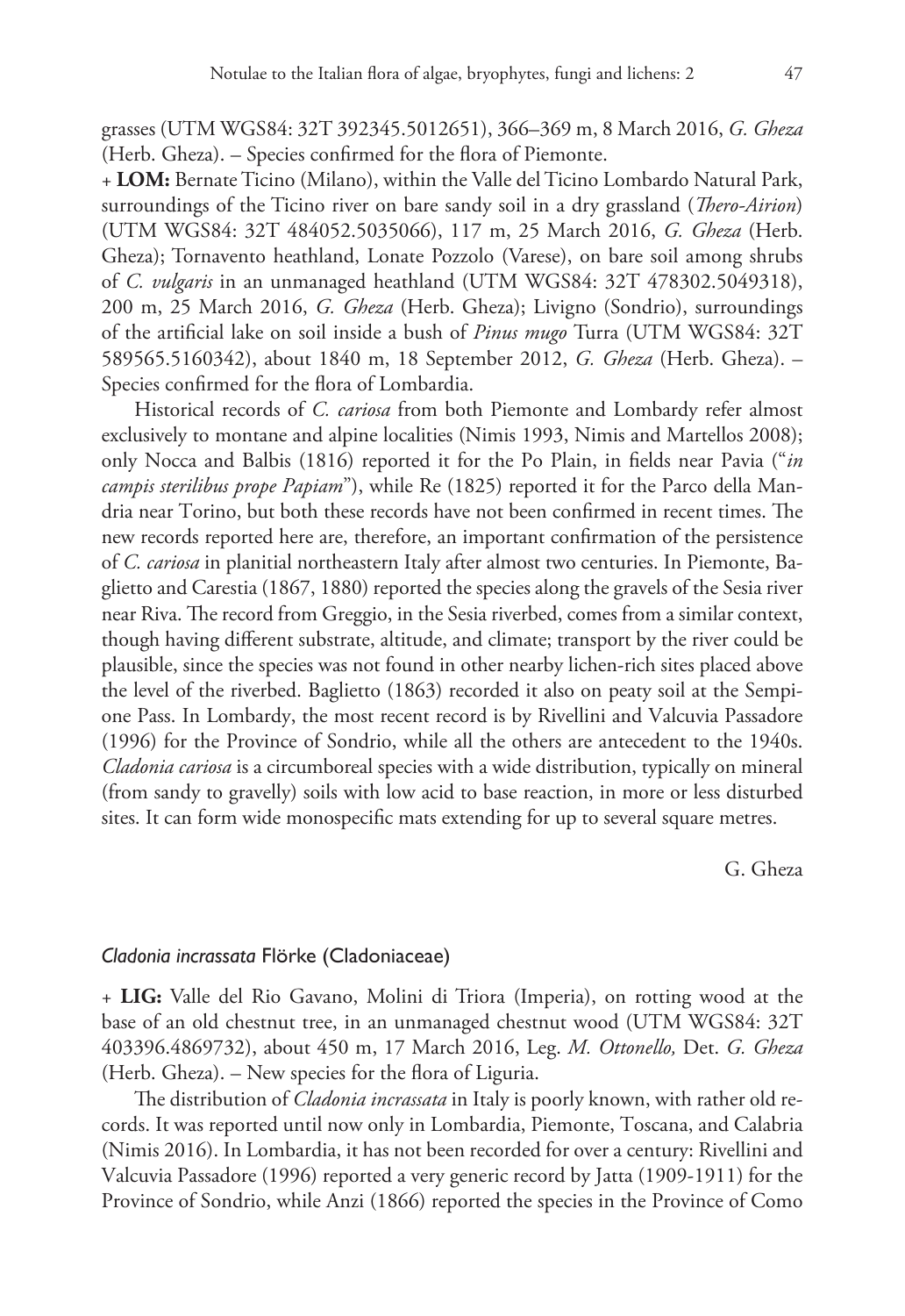on Mount Capiago. In Piemonte, aside from a historical record by Baglietto (1863) for Mergozzo, a recent record comes from the Conca di Oropa (Isocrono et al. 2006). Rather recent records are those from Tereglio, in Toscana (Nimis 1993) and from Monte Gariglione in Calabria (Puntillo 1996). *Cladonia incrassata* has a suboceanic affinity and its ecological optimum is found on rotting wood and humus-rich soil; rarely it is also found on bark at the base of old trees. In the new site reported here, the species was found on a single rotting trunk of an old chestnut tree together with *C. digitata* (L.) Hoffm. and *C. squamosa* Hoffm. Rotting chestnut wood is the same substrate recorded by Baglietto (1863), Anzi (1866) and Coppins (Nimis 1993). Due to the very scarce records and the specific ecological requirements, the species is considered extremely rare in Italy, where it has been found since now only in the submediterranean and montane belts (Nimis and Martellos 2008).

#### G. Gheza, M. Ottonello

#### *Cladonia peziziformis* (With.) J.R.Laundon (Cladoniaceae)

+ **PIE:** Torrette di Frassineto, Frassineto Po (Alessandria), surroundings of the confluence between the rivers Sesia and Po, within the Fluvial Natural Park of Po and Orba, on sandy-silty soil in a dry grassland (*Thero-Airion*) developed on a former dirt road (UTM WGS84: 32T 467109.4998260), 99 m, 20 June 2012, *G. Gheza* (Herb. Gheza); Greggio (Vercelli), within the Lame del Sesia Natural Park, on sandy-pebbly soil in a dry grassland (*Thero-Airion*) developed in the active riverbed of the Sesia river (UTM WGS84: 32T 452817.5033781), 159 m, 4 March 2016, *G. Gheza* (Herb. Gheza); San Giacomo al Bosco, Masserano (Biella), surroundings of the farmhouse "Lo Chalet", on bare soil at the side of a dirt road between a field and a patch of heathland and deciduous wood (UTM WGS84: 32T 441675.5044948), 240 m, 16 January 2016, *G. Gheza* (Herb. Gheza); "Vauda" of San Francesco al Campo (Torino), on bare soil among burnt *Calluna vulgaris* shrubs, in a heathland managed with prescribed fire (UTM WGS84: 32T 397692.5009259), 295 m, 8 March 2016, *G. Gheza*  (Herb. Gheza); "Vauda" of San Carlo Canavese (Torino), on bare soil among *Calluna vulgaris* shrubs, in a degraded heathland encroached by grasses (UTM WGS84: 32T 392345.5012651), 370 m, 8 March 2016, *G. Gheza* (Herb. Gheza). – New species for the flora of Piemonte.

+ **LOM:** Lonate Pozzolo (Varese), within the Valle del Ticino Lombardo Natural Park, on soil among a thick carpet of bryophytes at the edge of a dry grassland (*Thero-Airion*) evolving towards heathland and shrubland (UTM WGS84: 32T 479440.5046068), 186 m, 13 May 2016, *G. Gheza* (Herb. Gheza). – New species for the flora of Lombardia.

*Cladonia peziziformis* is considered rare in Europe (Wirth et al. 2013), even though it has a wide distribution, reaching as far as the southern hemisphere (Nimis 1993). In Italy, it was known until now for only four localities, all in Liguria, and not confirmed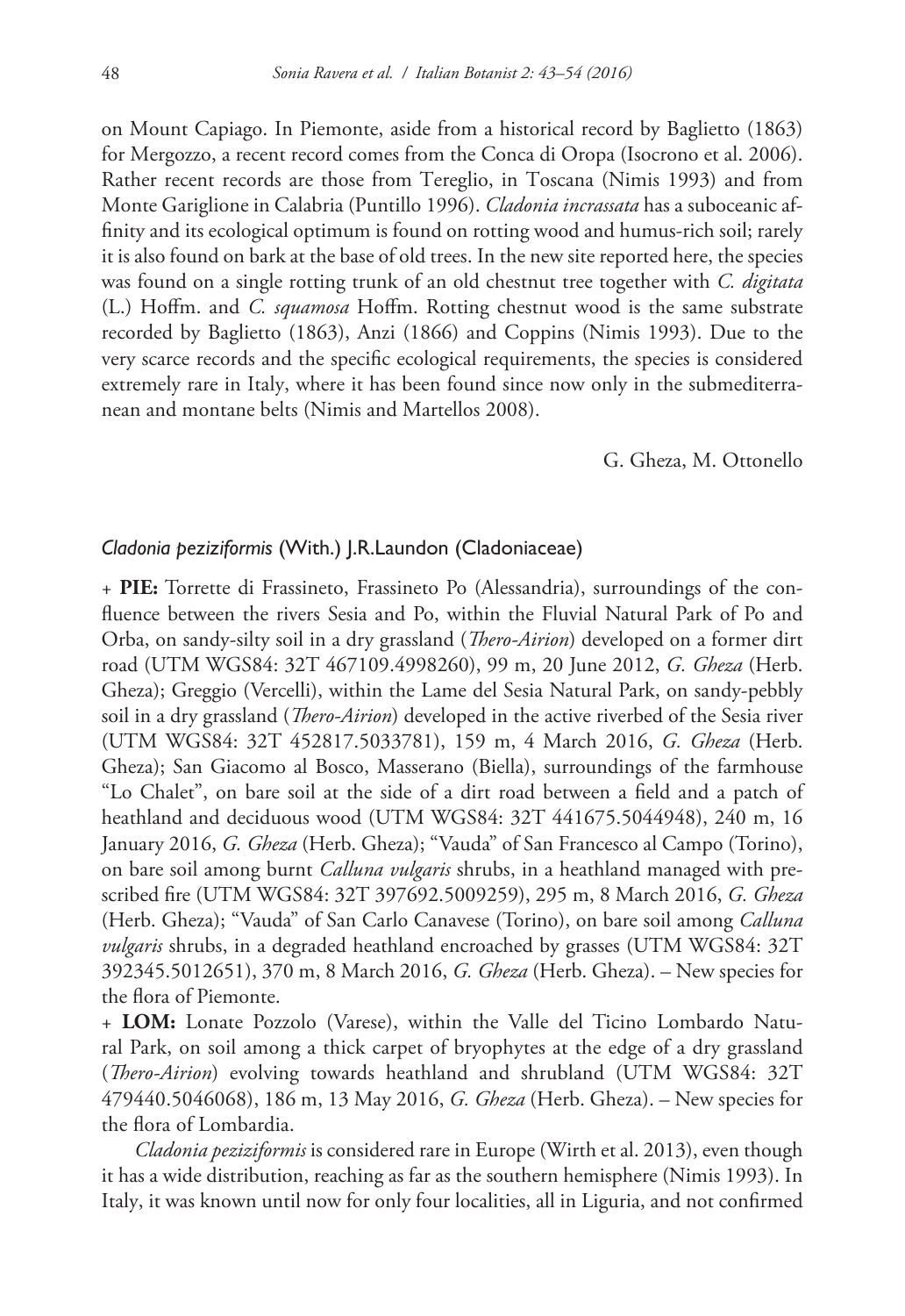after the 1960s (Valcuvia Passadore and Vittadini Zorzoli 1982), although Nimis (2016) stated that the species has probably been overlooked in Italy so far. Jatta (1909- 1911) also reported this species, but only very generically for "peaty soil in the Alps". All the records reported here come from disturbed stands. Well-developed monospecific mats several square metres wide, occur only in two stands: on the sandy-pebbly riverbed of the Sesia - encroached by the allochtonous grass *Eragrostis curvula* (Schrad.) Nees - and a dry grassland developed on a dirt road close to an abandoned quarry. In both sites, vascular vegetation belongs to the *Thero-Airion* Tüxen ex Oberdorfer 1957. Few underdeveloped thalli were found in the other sites, all located in more or less degraded heathlands or along their edges. In the "Vauda" of San Francesco al Campo heathland, the species was found in a site regularly managed with prescribed fire, a situation similar to that described for Norway (Tønsberg and Øvstedal 1995) where the species was reported as one of the first colonizers after a fire. In the other heathlands, grass and moss-encroachment have been found to overcome *C. peziziformis*, which is an uncompetitive species (Tønsberg and Øvstedal 1995).

G. Gheza

# *Cladonia portentosa* (Dufour) Coem. (Cladoniaceae)

+ **PIE:** Villa Giulia, Cerano (Novara), within the Valle del Ticino Piemontese Natural Park, in a dry grassland (*Thero-Airion*) (UTM WGS84: 32T 487030.5027303), 99 m, on acid sandy-pebbly soil, 25 March 2016, *G. Gheza* (Herb. Gheza); Greggio (Vercelli), wood southwest of the underpass of Canal Cavour under the Sesia river, near the northern boundary of the Lame del Sesia Natural Park, in a wide clearing with *Thero-Airion* and *Corynephorion* grasslands (UTM WGS84: 32T 452785.5034282), 163-165 m, on acid sandy-pebbly soil, 3 May 2016, *G. Gheza, S. Assini* (Herb. Gheza). – Species confirmed for the flora of Piemonte.

In the Po Plain, *Cladonia portentosa* has been recorded formerly only in recent years in the Valle del Ticino Piemontese Natural Park (Gheza 2015) and in the inland sand dunes of Lomellina in Lombardia (Gheza 2015, Gheza et al. 2015). All the formerly known sites are located west of the Ticino river. Those located in the fluvial valley of Ticino, more similar to the two reported here for habitat physiognomy and substrate characteristics, are more northern than that from Cerano, while those found in inland dunes are found at lower altitudes and are more southern. The stand in Cerano is located in a wide clearing in a mixed deciduous wood hosting a dry grassland referable to the *Thero-Airion* Tüxen ex Oberdorfer 1957, in which lichen and moss cover is relevant. Here, *C. portentosa* is never dominant in lichen vegetation, but is found in an evolved stage of the *Cladonietum foliaceae* Klement 1953 emend. Drehwald 1993 dominated by *Cladonia rangiformis* Hoffm. (see Gheza et al. 2016). This is the only site in the Po Plain in which the species is found in plant communities of the *Thero-Airion* and not of the *Corynephorion canescentis* Klika 1931. The stand in Greggio is more similar to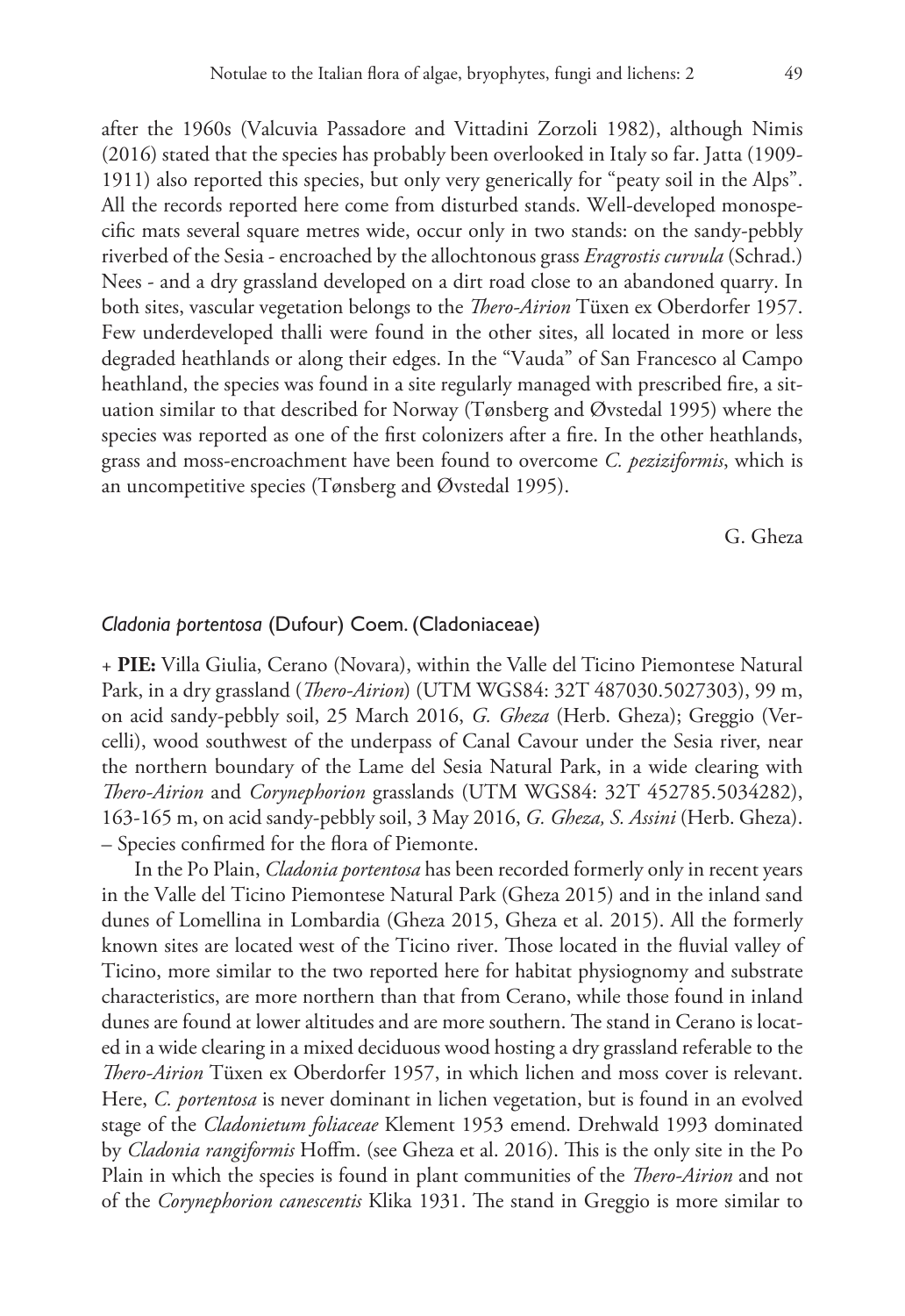the others: the species is found in a grassland referable to the *Spergulo-Corynephoretum canescentis* (R.Tx. 1928) Libbert 1933. This vegetation is threatened because of the ongoing invasion of *Robinia pseudoacacia* L. and *Ailanthus altissima* (Mill.) Swingle, which is likely to compromise the conservation of the entire habitat already in the short term. All the other records of *C. portentosa* in Piemonte, except those reported above for the Po Plain, refer to montane and alpine sites (Nimis 1993, 2016).

G. Gheza, S. Assini

#### *Letharia vulpina* (L.) Hue (Parmeliaceae)

+ **LOM:** Costone, Azzone (Bergamo), on bark of *Larix decidua* Mill., in a larch wood (UTM WGS84: 32T 587851.5090651), 1697 m, 28 August 2016, *G. Gheza* (Herb. Gheza). – Species confirmed for the flora of Lombardia.

+ **LIG:** Colle Melosa, Pigna (Imperia), on bark of *L*. *decidua*, in a larch wood (UTM WGS84: 32T 394458.4871579), 1530 m, 28 January 2016, *M. Ottonello* (Herb. Ottonello). – Species confirmed for the flora of Liguria.

In northern Italy, this species with circumboreal-montane distribution is generally found in montane areas with continental climate, where it finds its ecological optimum in woods of *L*. *decidua* or *Pinus cembra* L.; it is widespread mainly in the inner part of the Alps (Nimis and Martellos 2008). Three thalli of *L*. *vulpina* were found on two larch trunks at the edge of a sparse larch wood in the Lombardia stand reported here. This record is interesting because, even if the species is rather common in subalpine coniferous woods in the central Alps, it has never been reported for the Prealps of Lombardia; all the records available for this region refer to inner alpine valleys (see literature cited in Nimis and Martellos 2008).

Also in Liguria, only three thalli were found, on three different trunks. This nonetheless represents an important confirmation of the presence of *L*. *vulpina*, because all the former records are old and rather vague reporting the species for generic highaltitude woods in the Ligurian Apennines (De Notaris 1846, 1847, Jatta 1909-1911), except for Baglietto (1858), who reports a specimen collected by prof. Balsamo in the Apennines of Bobbio.

M. Ottonello, G. Gheza

# *Micarea misella* (Nyl.) Hedl. (Pilocarpaceae)

+ **TOS:** Abetone (Pistoia), Valle del Sestaione, on wood of *Fagus sylvatica* L. (UTM WGS84: 32T 632539.4888072), 1580 m, 28 June 2002, Leg. *S. Ravera*, Det. *B. Coppins* (Herb. Ravera No. 3226). – Species new for the flora of Toscana.

This species seems to be less rare in the Alps than in the Apennines (Nimis 2016). *M. misella* differs from the similar and more common *M*. *denigrata* (Fr.) Hedl. in that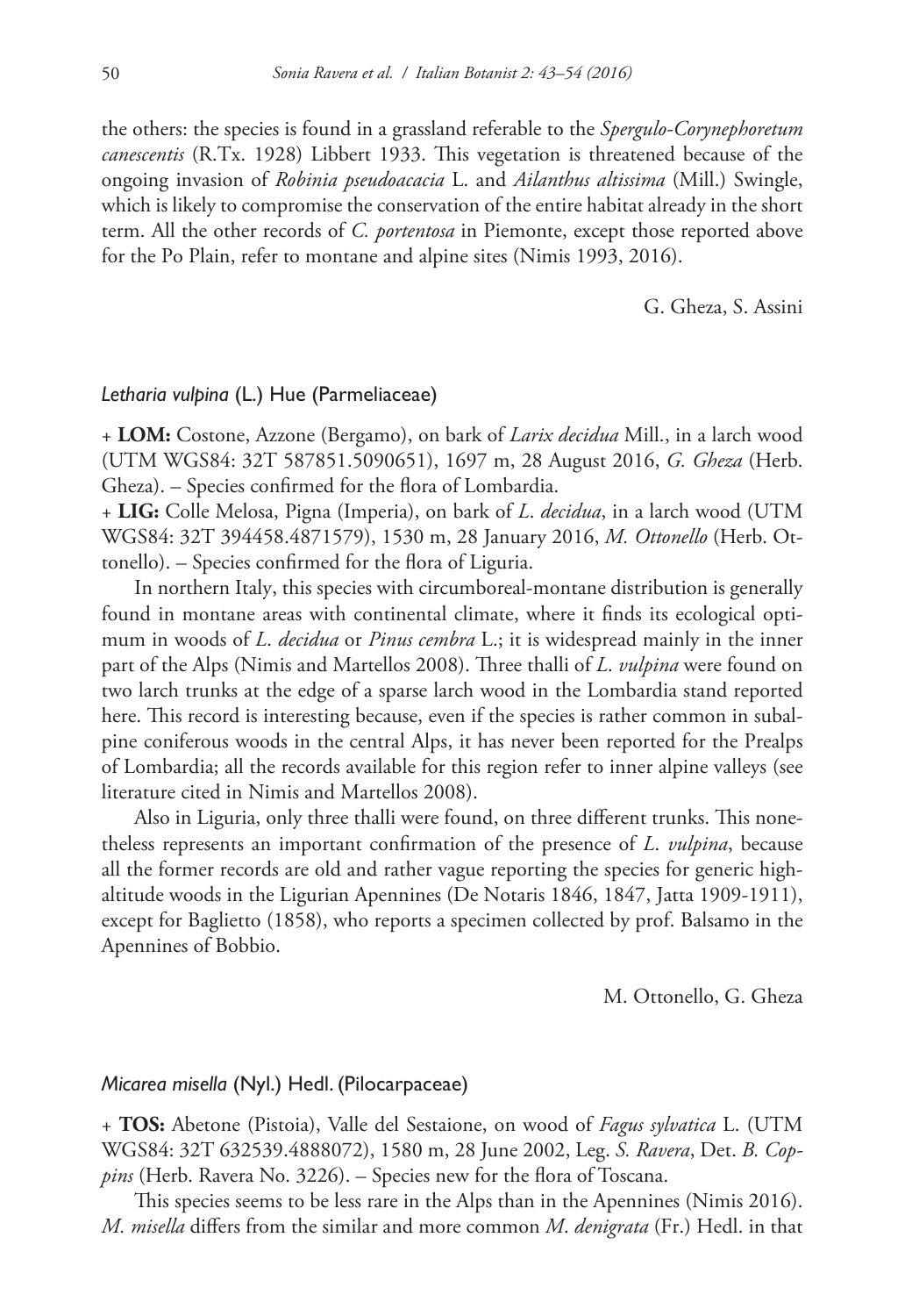spores are mostly simple, never curved, paraphyses up to a maximum of 1  $\mu$ m wide, and that it has a negative reaction to hypochlorite.

S. Ravera

#### *Pertusaria leucosora* Nyl. (Pertusariaceae)

+ **TOS:** Monticiano, (Siena), near the biogenetic reserve of Tocchi, on siliceous rock (UTM WGS84: 32T 683677.4778587), 340 m, 5 June 2016, *L. Paoli, Z. Fačkovcová*  (SAV). – Species confirmed for the flora of Toscana.

It is a crustose lichen, with large (up to 10 cm) circular thallus, rather thick and areolate, pale to dark grey, with a warted surface, often rich in rounded soralia. The thallus is characterized by a dull brown K $^{\scriptscriptstyle +}$  (10% potassium hydroxide) reaction and yellow/reddish P+ (Paraphenylenediamine) yellow/reddish P+ reaction (Wirth et al. 2013). A recent review of the material stored in the Italian herbaria allowed us to describe the distribution of this species on a nationwide scale (Craighero 2010, Nimis 2016).

L. Paoli, Z. Fačkovcová, I. Pišút

#### *Pyrenula chlorospila* Arnold (Pyrenulaceae)

+ **ABR:** Vallevò fraz. di Rocca San Giovanni (Chieti), loc. Fosso della Farfalla, on bark of *Ostrya carpinifolia* Scop. (UTM WGS84: 33T 2476175.4681392), 108 m, 1 November 2014, *S. Caporale, M. Facchini, C. Giancola, D. Pellicciotta* (Herb. S. Caporale). – Species new for the flora of Abruzzo.

This species is a mild-temperate to Mediterranean-Atlantic epiphytic lichen, typical of trees with a smooth bark e.g. *Fraxinus* sp. pl. (Nimis 2016); it has a suboceanic affinity and lives in non-eutrophic sites. It was found in its typical habitat represented by a strip of a deciduous forest along a river incision. *Pyrenula chlorospila* is mainly Tyrrhenian, and it is considered extremely rare along the Adriatic coast where it has been found, so far, only in Puglia (Nimis 2016).

S. Caporale

#### **References**

Aguilar-Rosas R, Aguilar-Rosas LE, Hiroshi K, NiNi W (2010) First report on the Japanese species *Grateloupia lanceolata* (Okamura) Kawaguchi and *Grateloupia turuturu* Yamada (Halymeniaceae, Rhodophyta) in Baja California, Mexico. XX International Seaweed Symposium, Ensenada, Baja California, México. International Seaweed Association and Universidad Autónoma de Baja California, México, 112–113.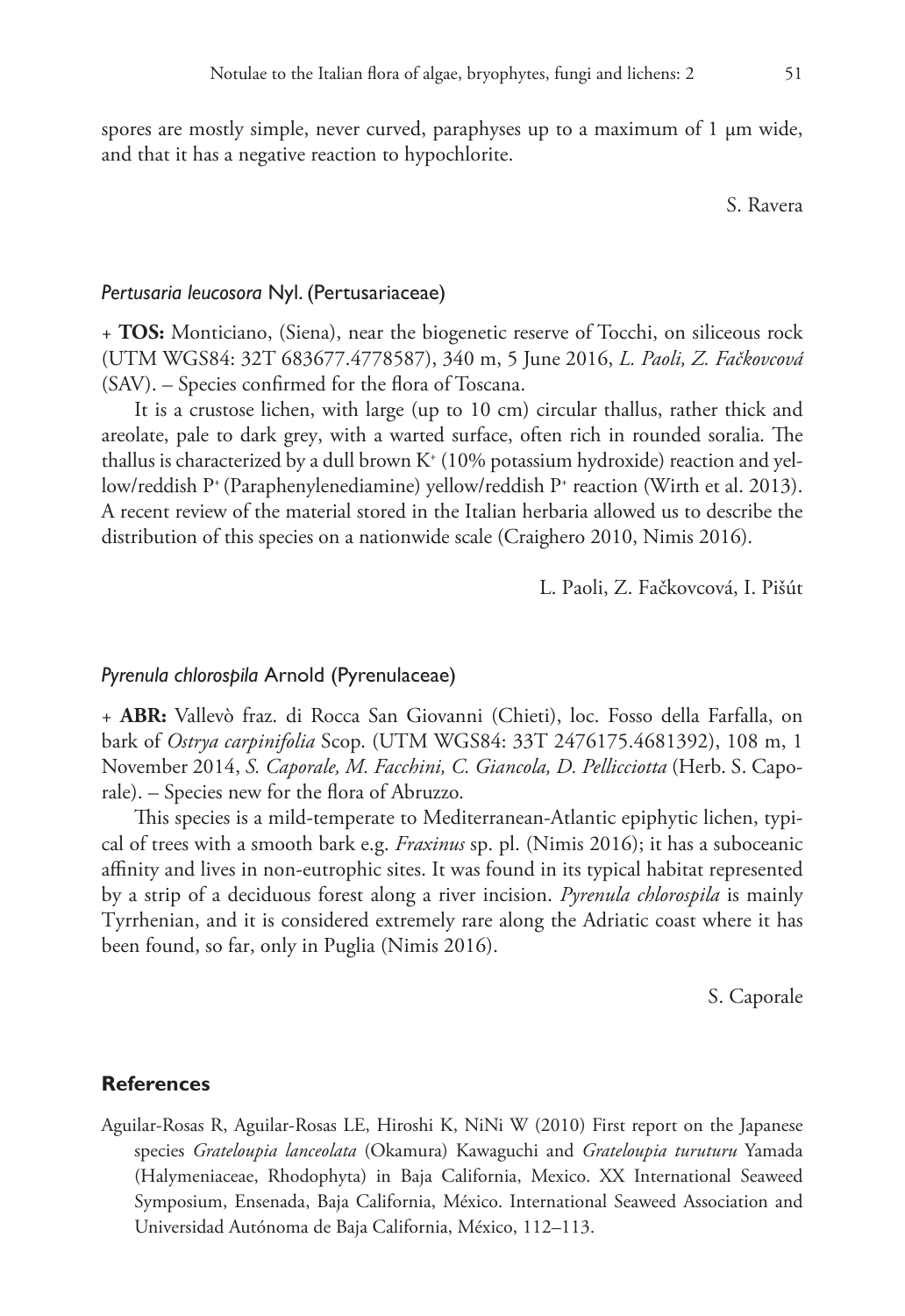- Aleffi M, Tacchi R, Cortini Pedrotti C (2008) Check-list of the Hornworts, liverworts and Mosses of Italy. Bocconea 22: 5–254.
- Anzi M (1866) Neosymbola lichenum rariorum vel novorum Italiae superioris. Atti della Società Italiana di Scienze Naturali di Milano 9: 241–258.
- Araújo R, Bárbara I, Santos G, Rangel M, Sousa Pinto I (2003) Fragmenta Chorologica Occidentalia, Algae, 8572-8640. Anales del Jardín Botánico de Madrid 60(2): 405–409.
- Baglietto F (1858) Enumerazione dei licheni di Liguria. Memorie della Reale Accademia delle Scienze di Torino, serie 2, 17: 373–444.
- Baglietto F (1863) Escursione lichenologica dal Lago Maggiore al Sempione. Commentarii della Società Crittogamologica Italiana 1(4): 287–354.
- Baglietto F, Carestia A (1867) Catalogo dei licheni della Valsesia II. Commentarii della Società Crittogamologica Italiana 2(3): 321–434.
- Baglietto F, Carestia A (1880) Anacrisi dei licheni della Valsesia. Atti della Società Crittogamologica Italiana 2(2-3): 143–356.
- Bárbara I, Cremades J (2004) *Grateloupia lanceola* versus *Grateloupia turuturu* (Gigartinales, Rhodophyta) en la Península Ibérica. Anales del Jardín Botánico de Madrid 61: 103–118. [doi: 10.3989/ajbm.2004.v61.i2.38](https://doi.org/10.3989/ajbm.2004.v61.i2.38)
- Cecere E, Moro I, Wolf MA, Petrocelli A, Verlaque M, Sfriso A (2011) The introduced seaweed *Grateloupia turuturu* (Rhodophyta, Halymeniales) in two Mediterranean transitional water systems. Botanica Marina 54(1): 23–33. [doi: 10.1515/bot.2011.009](https://doi.org/10.1515/bot.2011.009)
- Craighero T (2010) Revisione tassonomica di alcuni gruppi critici del genere *Pertusaria* DC. (Ascomiceti lichenizzati) in Italia. – Thesis. Fac. of Sciences, Università di Trieste, 99 pp.
- D'Archino R, Nelson WA, Zuccarello GC (2007) Invasive marine red alga introduced to New Zealand waters: first record of *G. turuturu* (Halymeniaceae, Rhodophyta). New Zealand Journal of Marine and Freshwater Research 41: 35–42. [doi:](https://doi.org/10.1080/00288330709509894) [10.1080/00288330709509894](https://doi.org/10.1080/00288330709509894)
- De Clerck O, Gavio B, Fredericq S, Bárbara I, Coppejans E (2005) Systematics of *Grateloupia filicina* (Halymeniaceae, Rhodophyta), based on rbcl sequence analyses and morphological evidence, including the reinstatement of *G*. *minima* and the description of *G*. *capensis* sp. nov. Journal of Phycology 41: 391–410. [doi: 10.1111/j.1529-8817.2005.04189.x](https://doi.org/10.1111/j.1529-8817.2005.04189.x)
- De Notaris G (1846) Prospetto della flora ligustica e dei zoofiti del mare ligustico. Tip. Ferrando, Genova. [doi: 10.5962/bhl.title.6722](https://doi.org/10.5962/bhl.title.6722)
- De Notaris G (1847) Frammenti lichenografici di un lavoro inedito. Su alcuni generi delle Parmeliaceae. Giornale Botanico Italiano 2(1-2): 176–200.
- Falace A, Alongi G, Spagnolo A, Fabi G (2010) Segnalazione di macroalghe non indigene nel porto di Ancona (medio Adriatico). Biologia Marina Mediterranea 17(1): 300–301.
- Figueroa FL, Korbee N, de Clerck O, Bárbara I, Gall EAR (2007) Characterization of *Grateloupia lanceola* (Halymeniales, Rhodophyta), an obscure foliose *Grateloupia* from the Iberian Peninsula, based on morphology, comparative sequence analysis and mycosporine-like amino acid composition. European Journal of Phycology 42: 231–242. [doi:](https://doi.org/10.1080/09670260701327702) [10.1080/09670260701327702](https://doi.org/10.1080/09670260701327702)
- Gheza G (2015) Terricolous lichens of the western Padanian Plain: new records of phytogeographical interest. Acta Botanica Gallica 162(4): 339–348. [doi: 10.1080/12538078.2015.1108867](https://doi.org/10.1080/12538078.2015.11%C2%AD08867)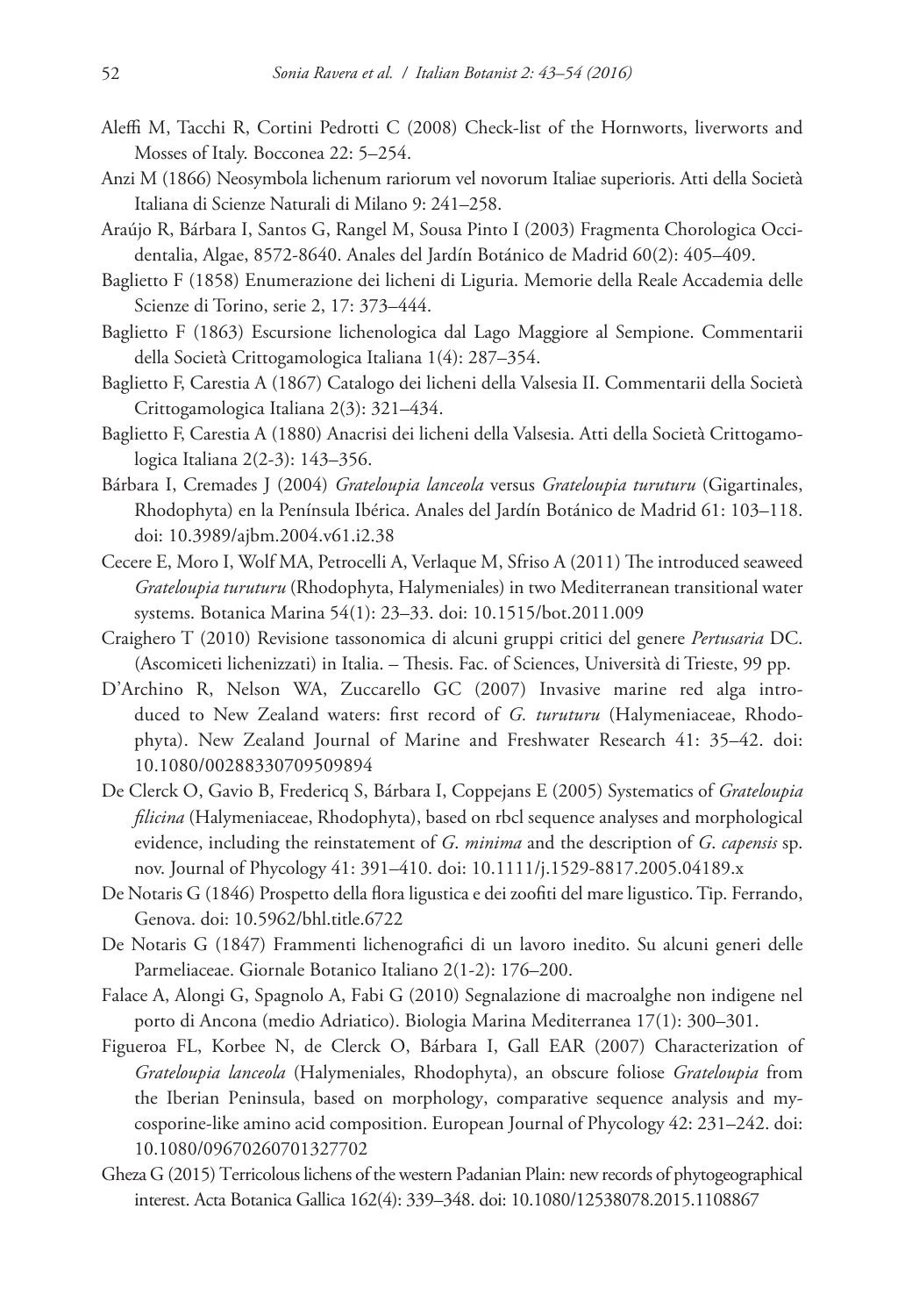- Gheza G, Valcuvia Passadore M, Assini S (2015) Contribution to the knowledge of lichen flora of inland sand dunes in the western Po Plain (N Italy). Plant Biosystems 149(2): 307–314. [doi: 10.1080/11263504.2013.823133](https://doi.org/10.1080/11263504.2013.823133)
- Gheza G, Assini S, Valcuvia Passadore M (2016) Terricolous lichen communities of *Corynephorus canescens* grasslands of Northern Italy. Tuexenia 36: 121–142. [doi: 10.14471/2016.36.005](https://doi.org/10.14471/2016.36.005)
- Grizel H, Héral M (1991) Introduction into France of the Japanese oyster (*Crassostrea gigas*). Journal du Conseil International pour l'Exploration de la Mer 47: 399–403. [doi: 10.1093/](https://doi.org/10.1093/icesjms/47.3.399) [icesjms/47.3.399](https://doi.org/10.1093/icesjms/47.3.399)
- Hardy FG, Guiry MD (2003) A check-list and atlas of the seaweeds of Britain and Ireland. British Phycological Society, London, 435 pp.
- Hodgetts NG (2015) Checklist and country status of European bryophytes towards a new Red List for Europe. Irish Wildlife Manuals, No. 84. National Parks and Wildlife Service, Department of Arts, Heritage and the Gaeltacht, Ireland, 125 pp.
- Jatta A (1909-1911) Flora Italica Cryptogama, pars III. Lichenes. Tipografia Cappelli, Rocca di S. Casciano, 958 pp.
- Isocrono D, Matteucci E, Pivani F, Bottelli F, Piervittori R (2006) Indagini floristiche nelle Alpi Occidentali. I licheni della Conca di Oropa (Biella, Piemonte). Allionia 40: 25–30.
- Maggs CA, Stegenga H (1999) Red algal exotics on north sea coasts. Helgoländer Meeresuntersuchungen 52: 243–258. [doi: 10.1007/BF02908900](https://doi.org/10.1007/BF02908900)
- Mathieson AC, Pederson J, Dawes CJ (2008) Rapid assessment surveys of fouling and introduced seaweeds in the Northwest Atlantic. Rhodora 110: 406–478. [doi: 10.3119/07-4.1](https://doi.org/10.3119/07-4.1)
- Miller KA (2012) Seaweeds of California. Updates of California Seaweed Species List. University of California Jepson Herbarium, Berkeley, 1–59.
- Nimis PL (1993) The lichens of Italy: an annotated catalogue. Monografie XII. Museo Regionale di Scienze Naturali di Torino, 897 pp.
- Nimis PL (2016) The Lichens of Italy. A Second Annotated Catalogue. EUT, Trieste, 740 pp.
- Nimis PL, Martellos S (2008) ITALIC the information system on Italian lichens version 4.0. University of Trieste, Department of Biology, IN4.0/1. [http://dbiodbs.univ.trieste.it/](http://dbiodbs.univ.trieste.it/italic/italic03) [italic/italic03](http://dbiodbs.univ.trieste.it/italic/italic03) [accessed 15 October 2016]
- Nocca D, Balbis GB (1823) Flora Ticinensis. Tipografia Capelli, Pavia, 849 pp.
- Re GF (1825) Flora Torinese. Tipografia Del Bianco, Torino, 374 pp.
- Ribera Siguan MA (2002) Pathways of biological invasions of marine plants. In: Ruiz GM, Carlton JT (Eds) Invasive Species: Vectors and Management Stategies. USA Island Press, Washington, 183–226.
- Riouall R, Guiry MD, Codomier L (1985) Introduction d'une espèce folicée de *Grateloupia* dans la flore marine de l'étang de Thau (Hérault, France). Cryptogamie, Algologie 6: 1–98.
- Rivellini G, Valcuvia Passadore M (1996) I licheni appartenenti ai generi *Cladonia* e *Stereocaulon* in provincia di Sondrio (Lombardia, Italia settentrionale). Il Naturalista Valtellinese – Atti del Museo Civico di Storia Naturale di Morbegno 7: 3–32.
- Ros RM, Mazimpaka V, Abou-Salama U, Aleffi M, Blockeel TL, Brugués M, Cano MJ, Cros RM, Dia MG, Dirkse GM, El Saadawi W, Erdaǧ A, Ganeva A, González-Mancebo JM, Herrnstadt I, Khalil K, Kürschner H, Lanfranco E, Losada-Lima A, Refai MS, Rodríguez-Nuñez S, Sabovljević M, Sérgio C, Shabbara HM, Sim-Sim M, Söderström L (2007)